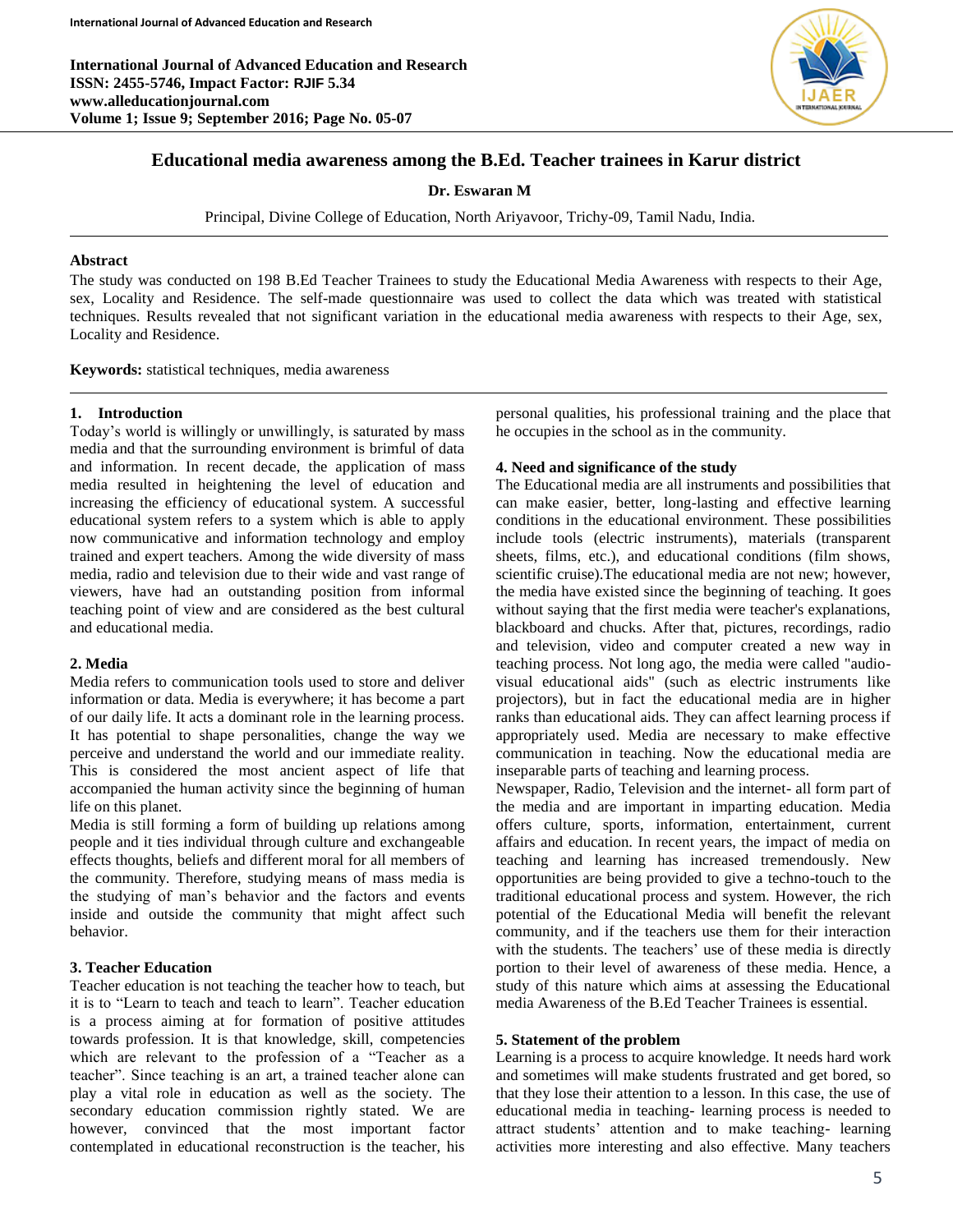know that educational media will be helpful. Media give students something new, but not all of teachers know how to implement it correctly, so sometimes media disturb learning process instead of helping students in learning process. This situation causes a problem. Against this backdrop, the present study has been taken up with a view to assessing the Educational Media Awareness of the B.Ed Teacher Trainees of Karur District. Hence, the problem of the present study is stated as "Educational Media Awareness among the B.Ed Teacher Trainees of Karur District."

### **6. Objectives of the study**

The objectives of the present study are

 To find out the differences, if any in the awareness of Educational Media among the B.Ed., Teacher Trainees with respect to the demographic factors like Age, Gender, Locality, and Residence.

### **7. Hypotheses of the study**

 There is no significant difference between the Educational Media Awareness among the B.Ed., Teacher Trainees', and sub grouped on the basis of their age, gender, locality, and residence.

### **8. Methodology**

As the present study is descriptive by nature, normative survey technique was adopted. As many as 198 student teachers from eight B.Ed., colleges were chosen as sample using simple random sampling technique. A questionnaire, aimed at assessing their awareness of Educational Media was used for the purpose of collecting data. The questionnaire was administered by the investigator in the respondent's respective institutions of study. The collected data were subjected to descriptive analysis.

### **9. Collection of Data**

The Educational Media Awareness Questionnaire was administered to as many as 198 B.Ed., Teacher Trainees randomly selected from eight self-financing B.Ed., colleges. The investigator herself administered the questionnaire for the collection of data regarding Educational Media Awareness, in order to ensure that the questionnaires were filled by the respondents completely without any omission.

## **10. Sample for the study**

The present study aims to find out the Educational Media Awareness among the B.Ed., Teacher Trainees of Karur District. As many as 198 (One hundred and ninety eight) student teachers have been chosen to form the sample using simple random sampling technique. The student teachers who formed the sample were drawn from eight self-financing B.Ed., colleges.

### **11. Hypotheses Testing**

There is no significant difference in Educational Media Awareness among the B.Ed., Trainees, with respect to their difference in age.

**Table 1:** Shows the mean and std. deviation with respect to the Age

| Age       | N   | Mean  | <b>SD</b> | t-value | Significance at<br>$0.05$ level |
|-----------|-----|-------|-----------|---------|---------------------------------|
| $22 - 25$ | 156 |       | 14.64     | 1.315   | Not Significant                 |
| 26 above  | 41  | 45.73 | 15.75     |         |                                 |

The above table reveals that the obtained t-value 1.315 is less than the table values 1.96 at 0.05 levels. So it is found that the't' values is not significant at 0.05 level. It implies that that there is no significance difference in Educational Media Awareness of the B.Ed., Teacher Trainees sub-grouped, on the basis of their age. Hence the given hypothesis is not rejected and it is concluded that the Teacher Trainees belonging to different age groups do not differ in their Educational Media Awareness.

### **Hypotheses 2**

There is no significant difference in Educational Media Awareness among the Male and Female B.Ed., Teacher Trainees of Karur District.

**Table 2:** Shows the mean and std. deviation with respect to the Gender

| Gender | N   | Mean  | <b>SD</b> | t-value | Significance at<br>$0.05$ level |
|--------|-----|-------|-----------|---------|---------------------------------|
| Male   | 55  | 42.32 | 15.33     | 0.285   | Not Significant                 |
| Female | 143 | 43.01 | 14.79     |         |                                 |

The above table reveals that the obtained t-value 0.285 is less than the table values 1.96 at 0.05 levels. So it is found that the't' values is not significant at 0.05 level. It implies that there is no significance difference in Educational Media Awareness of the B.Ed., Teacher Trainees sub-grouped on the basis of their gender. Hence the given hypothesis is not rejected and it is concluded that the Teacher Trainees belonging to gender do not differ in their Educational Media Awareness.

### **Hypotheses 3**

There is no significant difference in Educational Media Awareness among the Rural and Urban B.Ed., Teacher Trainees of Karur District

**Table 3:** Shows the mean and std. deviation with respect to the Locality

|                            |  |       | Locality N Mean SD <sup>  (t'</sup> Value Significance at 0.05 level) |  |
|----------------------------|--|-------|-----------------------------------------------------------------------|--|
| Urban   97   42.51   15.10 |  | 0.284 |                                                                       |  |
| Rural 101 43.11 14.78      |  |       | Not Significant                                                       |  |

The above table reveals that the obtained t-value 0.284 is less than the table values 1.96 at 0.05 levels. So it is found that the't' values is not significant at 0.05 level. It implies that there is no significance difference in Educational Media Awareness of the B.Ed., Teacher Trainees, sub-grouped on the basis of their locality. Hence the given hypothesis is not rejected and it is concluded that the Teacher Trainees belonging to different locality do not differ in their Educational Media Awareness.